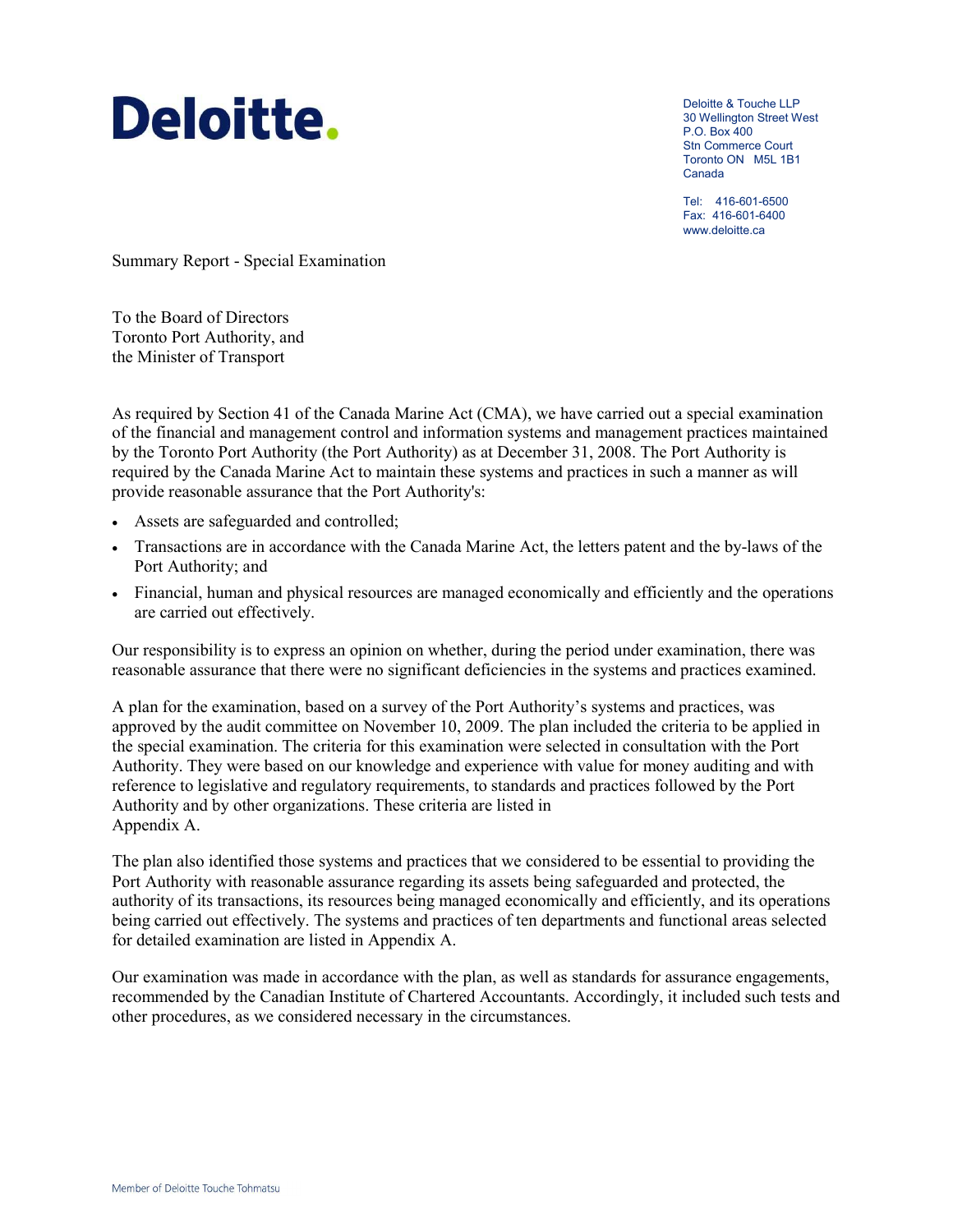

To the Board of Directors Toronto Port Authority, and the Minister of Transport Page 2

In our opinion, with respect to the criteria established there is reasonable assurance that there are no significant deficiencies in the systems and practices examined.

This report is intended solely for the internal use of the Minister of Transport and the Board of Directors of the Toronto Port Authority. Deloitte & Touche LLP assumes no responsibility or liability for damages incurred by any other entity or person resulting from the use or reliance on this report.

Deloitte & Touche LLP

Debutte obouche LLP

Chartered Accountants Licensed Public Accountants December 30, 2009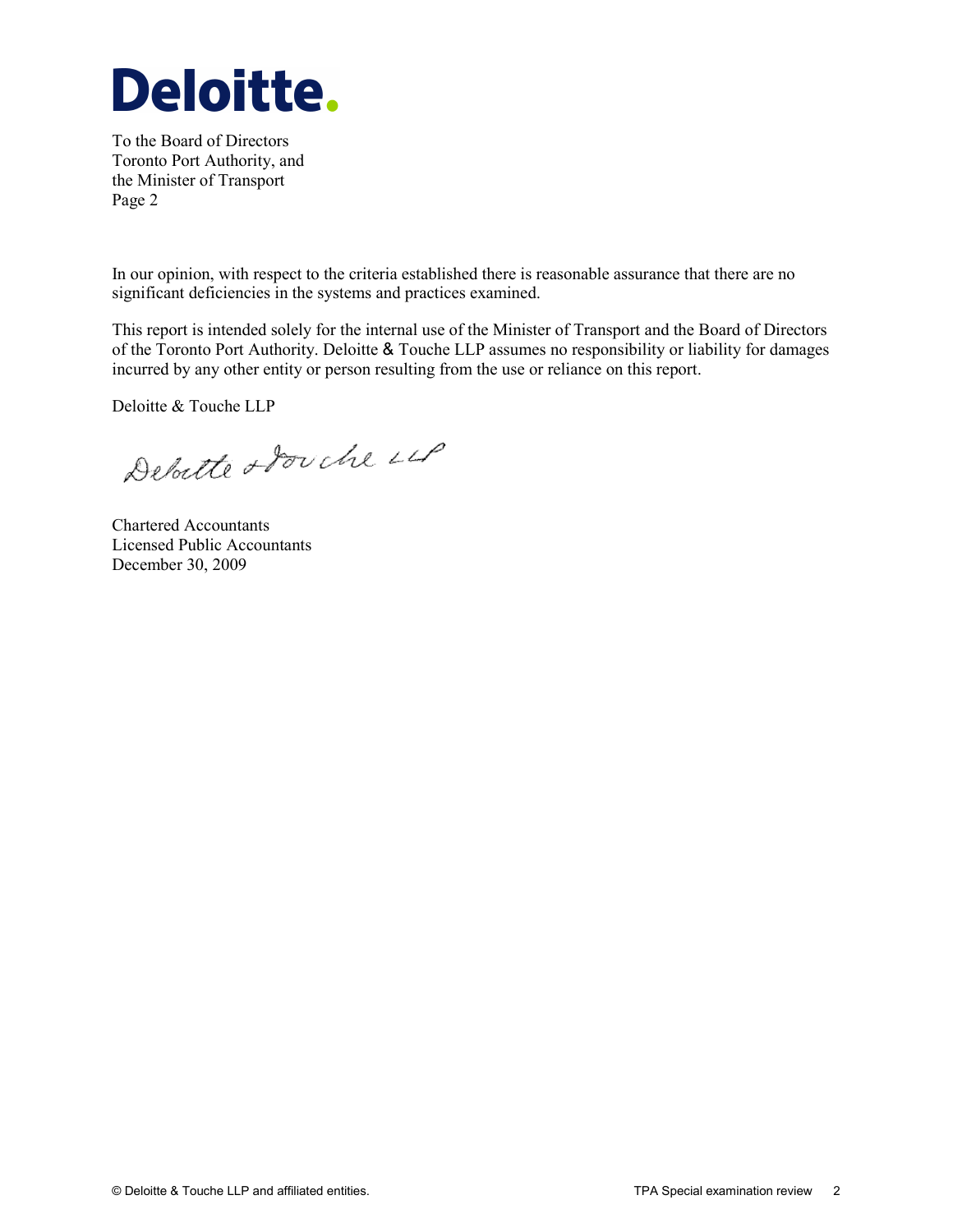## **Appendix A–Evaluation criteria**

## **Corporate governance**

| <b>Evaluation category</b> | <b>Evaluation criteria</b>                      |
|----------------------------|-------------------------------------------------|
| <b>Effectiveness</b>       | Strategy                                        |
|                            | Oversight and Accountability                    |
| Efficiency                 | Performance measures                            |
|                            | Organizational Structure                        |
| Economy                    | Resource management                             |
|                            | Value measurement                               |
|                            | Compensation / Performance Alignment            |
| Safeguarding of Assets     | Risk management                                 |
|                            | Delegation of Authority / Segregation of Duties |
| Letters patent/by-laws     | Compliance                                      |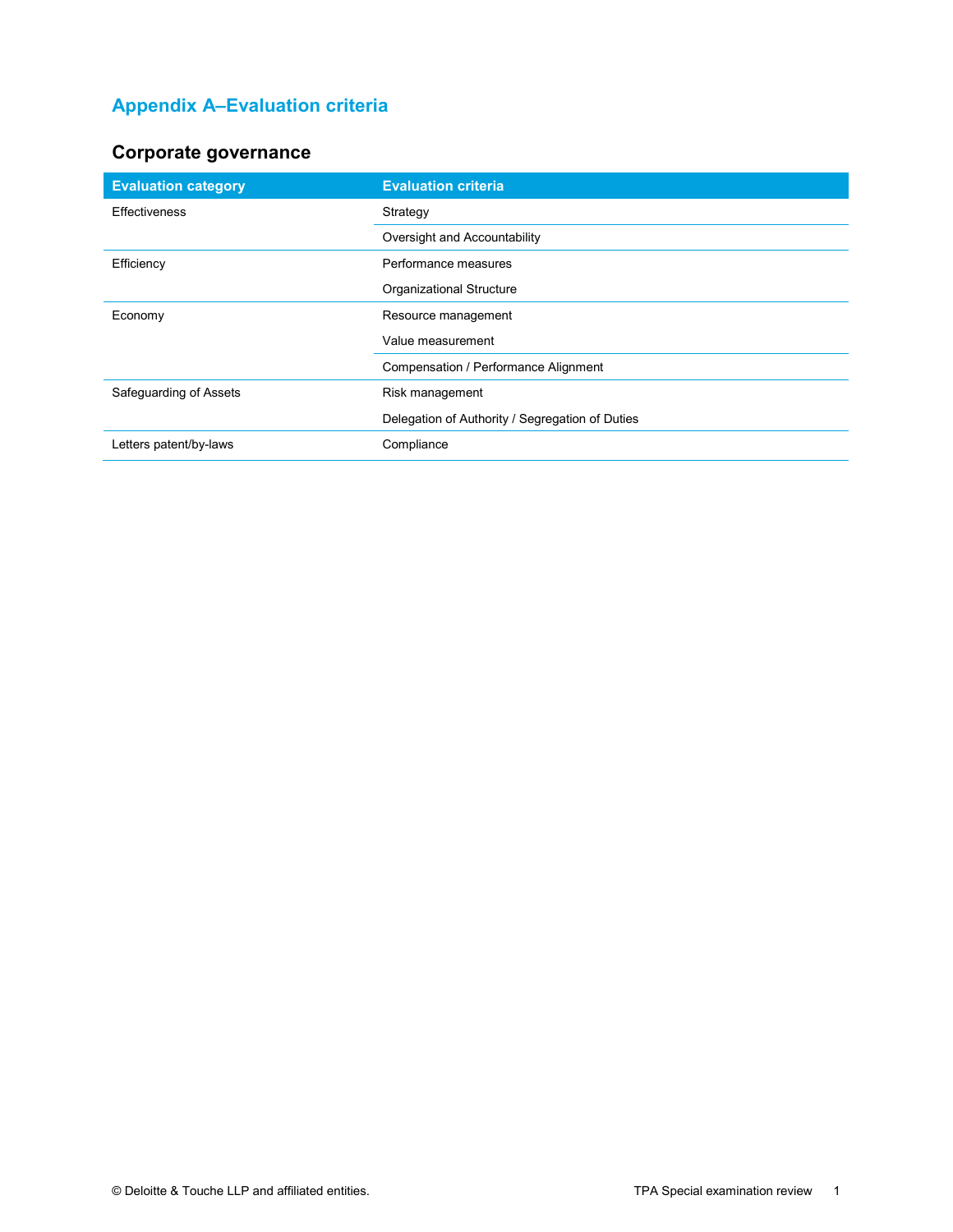#### **Corporate accounting**

| <b>Evaluation category</b> | <b>Evaluation criteria</b>                              |
|----------------------------|---------------------------------------------------------|
| Effectiveness              | Financial Accounting Policies and Practices             |
|                            | Accuracy and Integrity of Financial Reporting           |
|                            | Appropriateness/ Quality of Financial Information       |
|                            | <b>Financial Performance</b>                            |
|                            | Adequacy of IT Systems                                  |
|                            | <b>Internal Customer Satisfaction</b>                   |
| Efficiency                 | Timeliness of Financial Reporting                       |
|                            | Timeliness & Completeness of Billings and Collections   |
|                            | <b>Financial Processes</b>                              |
|                            | Resource management                                     |
| Economy                    | <b>Tendering Process</b>                                |
|                            | Contract/Agreement Process                              |
|                            | <b>Timeliness of Payments</b>                           |
|                            | <b>Budgeting Process</b>                                |
|                            | Insurance & Risk Management                             |
| Safeguarding of Assets     | Segregation of Duties                                   |
|                            | Authorization                                           |
|                            | Safeguarding                                            |
|                            | <b>Capital Assets</b>                                   |
| Letters patent/by-laws     | Compliance to by-laws, patents, policies and procedures |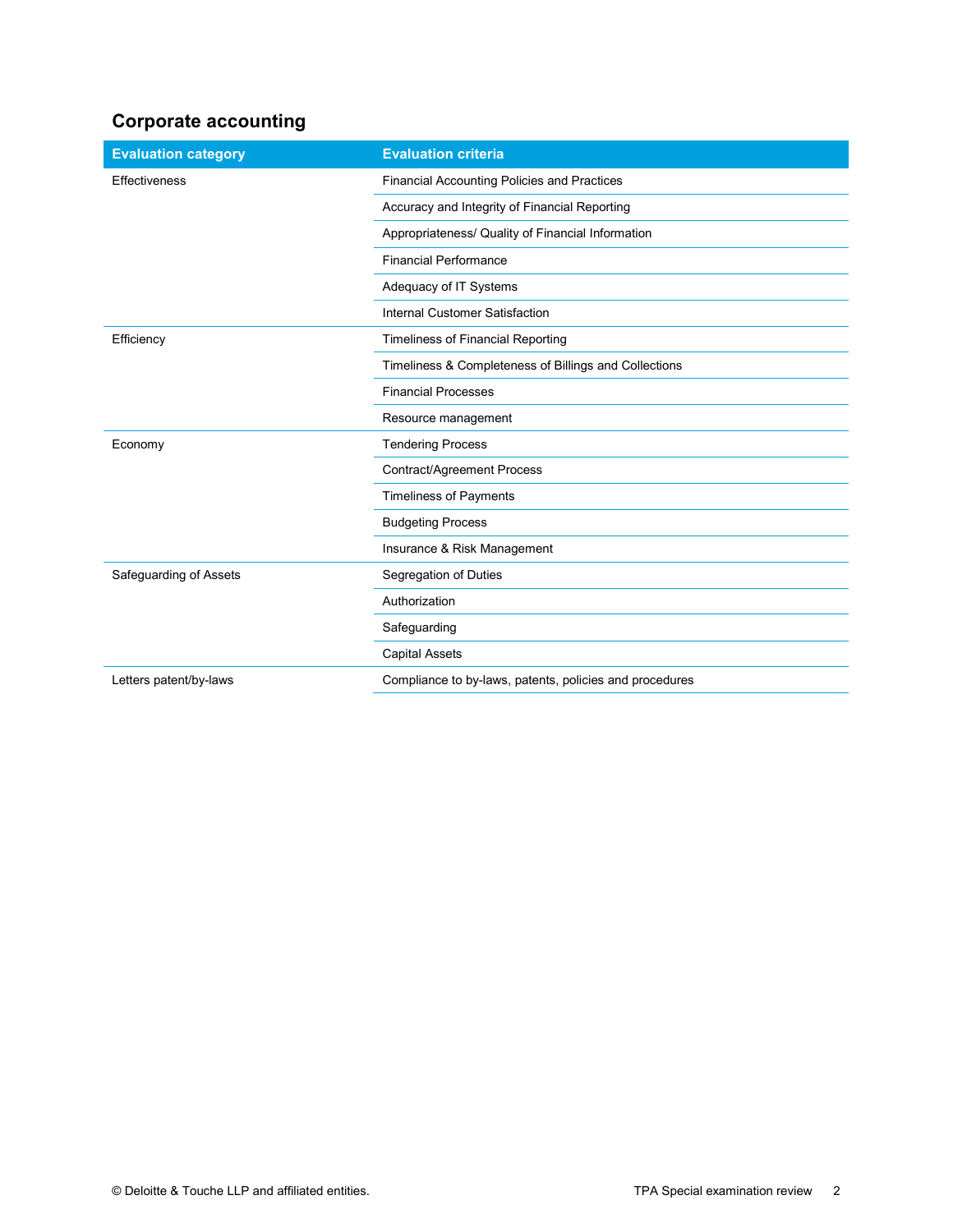# **Billy Bishop Toronto City Airport**

| <b>Evaluation category</b> | <b>Evaluation criteria</b>                                            |
|----------------------------|-----------------------------------------------------------------------|
| Effectiveness              | Compliance to Policies & Procedures & Guidelines of Operations Manual |
|                            | Uninterrupted Operations                                              |
|                            | Airport Infrastructure                                                |
|                            | Airport Operations - Ability to be Self-Sustaining                    |
|                            | Third Party Relationships - Vendors, Suppliers & Regulators           |
|                            | <b>Customer Satisfaction</b>                                          |
|                            | Safety & Security (both at the Airport and the Ferry)                 |
|                            | Adequacy of IT Systems                                                |
|                            | Resource Management                                                   |
|                            | <b>Accuracy of Billings</b>                                           |
|                            | Environmental Stewardship & Corporate Responsibility Reporting        |
| Efficiency                 | Service Delivery                                                      |
|                            | Equipment                                                             |
| Economy                    | Ferry Operations & Maintenance                                        |
|                            | <b>Tendering Process</b>                                              |
|                            | <b>Budgeting &amp; Process</b>                                        |
|                            | Labour - permanent and casual                                         |
| Safeguarding of Assets     | Safeguarding                                                          |
|                            | Segregation of Duties                                                 |
| Letters patent/by-laws     | Compliance to by-laws, patents, policies and procedures               |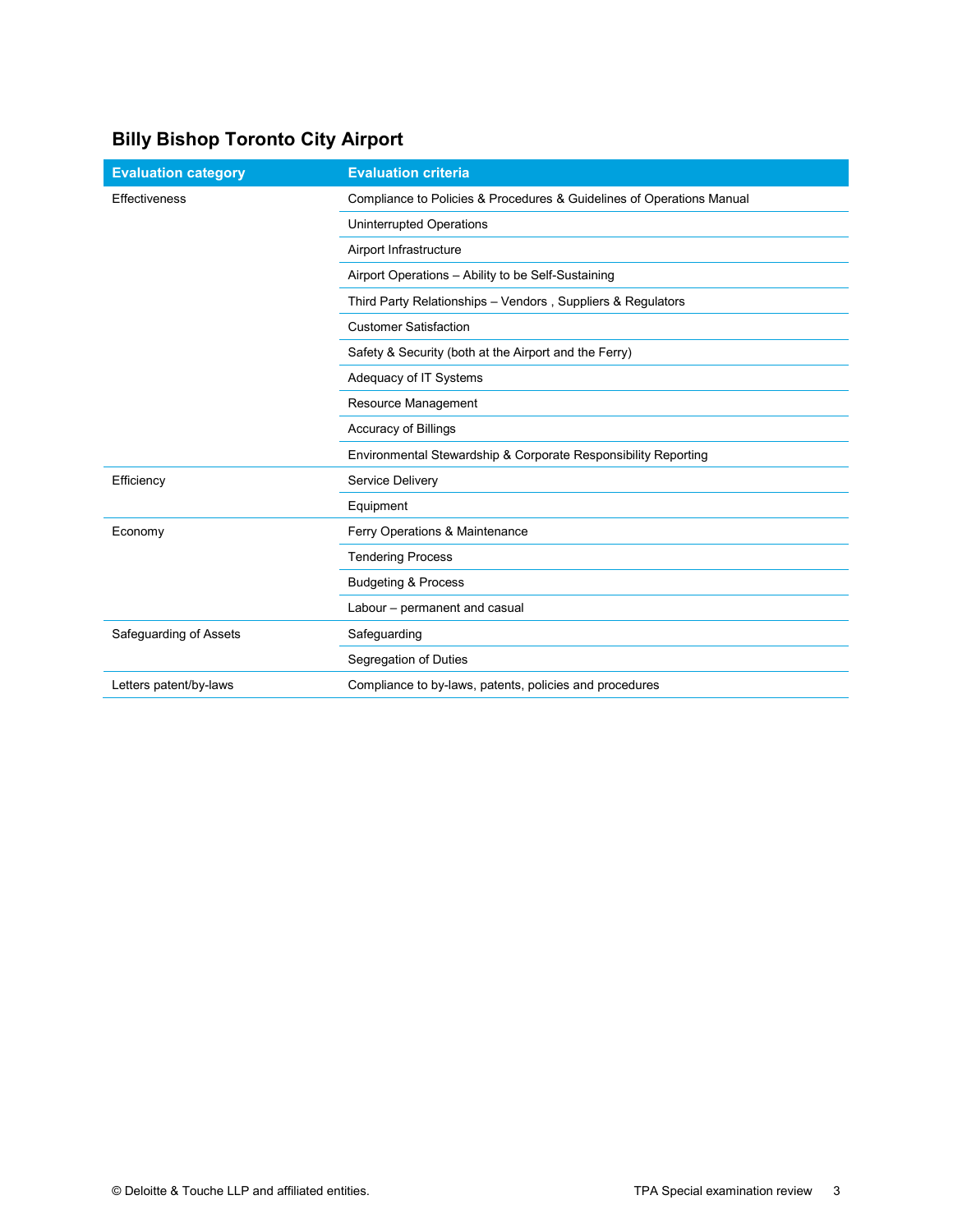## **Port of Toronto and Terminal**

| <b>Evaluation category</b> | <b>Evaluation criteria</b>                                                       |
|----------------------------|----------------------------------------------------------------------------------|
| <b>Effectiveness</b>       | Operation of Vessels in Accordance with CMA & Practices & Procedures (Port only) |
|                            | Port & Terminal Security                                                         |
|                            | Relationships with Third Parties                                                 |
|                            | Use of Contracted Services for Terminal Management                               |
|                            | <b>Customer Satisfaction</b>                                                     |
|                            | Environmental Stewardship                                                        |
|                            | Departmental Profitability                                                       |
|                            | <b>Accuracy of Billings</b>                                                      |
|                            | Adequacy of IT Systems                                                           |
| Efficiency                 | Loading & Unloading (trucks only)                                                |
|                            | Timeliness of Invoicing and Collections                                          |
|                            | Use of contractor                                                                |
| Economy                    | <b>Tendering Process</b>                                                         |
|                            | Cargo Handling/Loading (terminal/trucks only)                                    |
|                            | <b>Equipment Maintenance</b>                                                     |
|                            | <b>Budgeting Process</b>                                                         |
| Safeguarding of Assets     | Safeguarding                                                                     |
|                            | Segregation of Duties                                                            |
| Letters patent/by-laws     | Compliance to by-laws, patents, policies and procedures                          |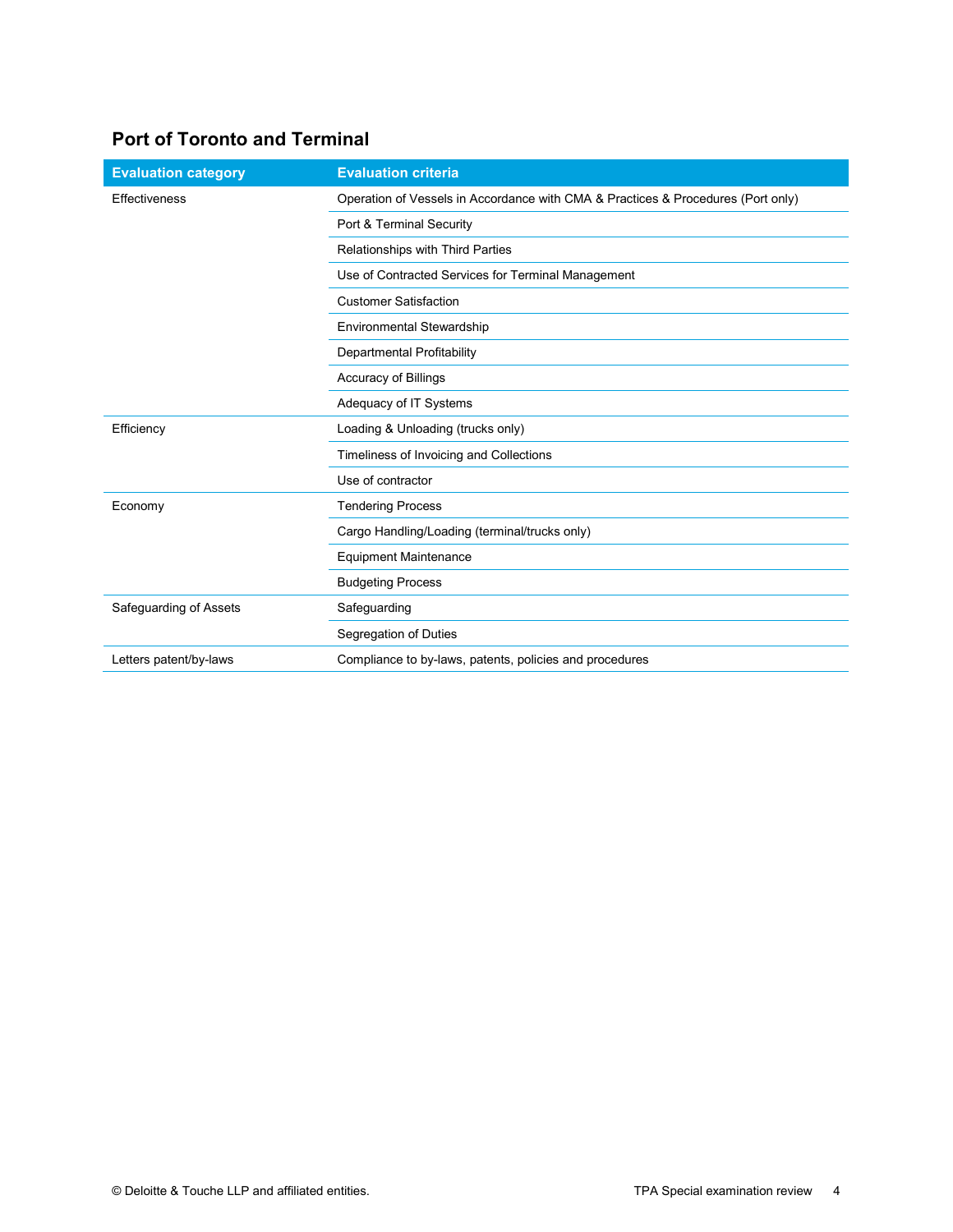## **Works, outer harbour marina, and property & filming**

| <b>Evaluation category</b> | <b>Evaluation criteria</b>                                                   |
|----------------------------|------------------------------------------------------------------------------|
| Effectiveness              | Certification, Licensing & Compliance to Regulations                         |
|                            | Quality of Services & Customer Satisfaction                                  |
|                            | <b>Effective Pricing Models</b>                                              |
|                            | Profit opportunities/maximization                                            |
|                            | Resource Management                                                          |
|                            | Proactive Maintenance                                                        |
|                            | Safety & Security                                                            |
|                            | <b>Timeliness of Services</b>                                                |
|                            | Adequacy of IT Systems                                                       |
|                            | Safe Operation of Vessels in the Port                                        |
|                            | Accuracy of Billings                                                         |
|                            | Environmental Stewardship, "Greening" & Reporting                            |
| Efficiency                 | Equipment                                                                    |
|                            | Launching / Dry docking / Storage                                            |
|                            | Timeliness of Billings & Collections                                         |
| Economy                    | <b>Equipment Maintenance Costs</b>                                           |
|                            | <b>Economies of Scale</b>                                                    |
|                            | Resourcing Costs/Internal Chargebacks & Rates                                |
|                            | <b>Tendering Process</b>                                                     |
|                            | <b>Budgeting Process</b>                                                     |
|                            | Labour - permanent and casual                                                |
| Safeguarding of Assets     | Safeguarding & Risk Management (Restricted Access to equipment and supplies) |
|                            | Segregation of Duties                                                        |
|                            | <b>Client Agreements</b>                                                     |
| Letters patent/by-laws     | Compliance to by-laws, patents, policies and procedures                      |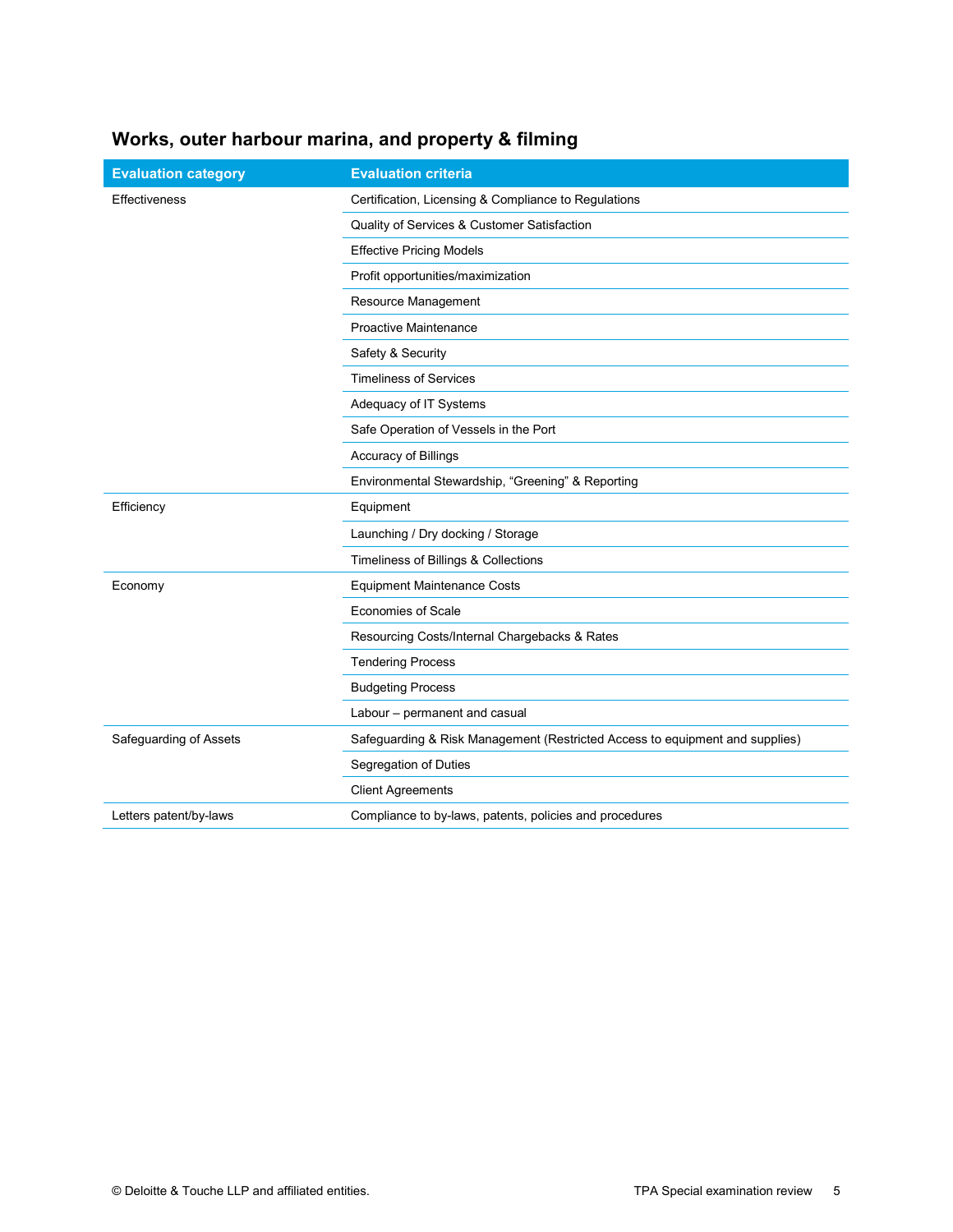#### **Human Resources**

| <b>Evaluation category 1</b> | <b>Evaluation criteria</b>                |
|------------------------------|-------------------------------------------|
| Effectiveness                | Qualifications, Skills & Training         |
|                              | <b>Customer Satisfaction</b>              |
| Efficiency                   | Adequacy of IT Systems                    |
|                              | Union Labour Relations and CBA            |
|                              | Health & Safety Management                |
| Economy                      | <b>Compensation &amp; Benefits</b>        |
| Safeguarding of Assets       | Staffing Levels and Availability          |
|                              | <b>Disaster Recovery</b>                  |
|                              | Business Continuity & Succession Planning |
|                              | Data Integrity                            |
|                              | Personal Information Privacy              |
| Letters Patent/By laws       | Policies & Procedures                     |
|                              | Performance Measurement                   |